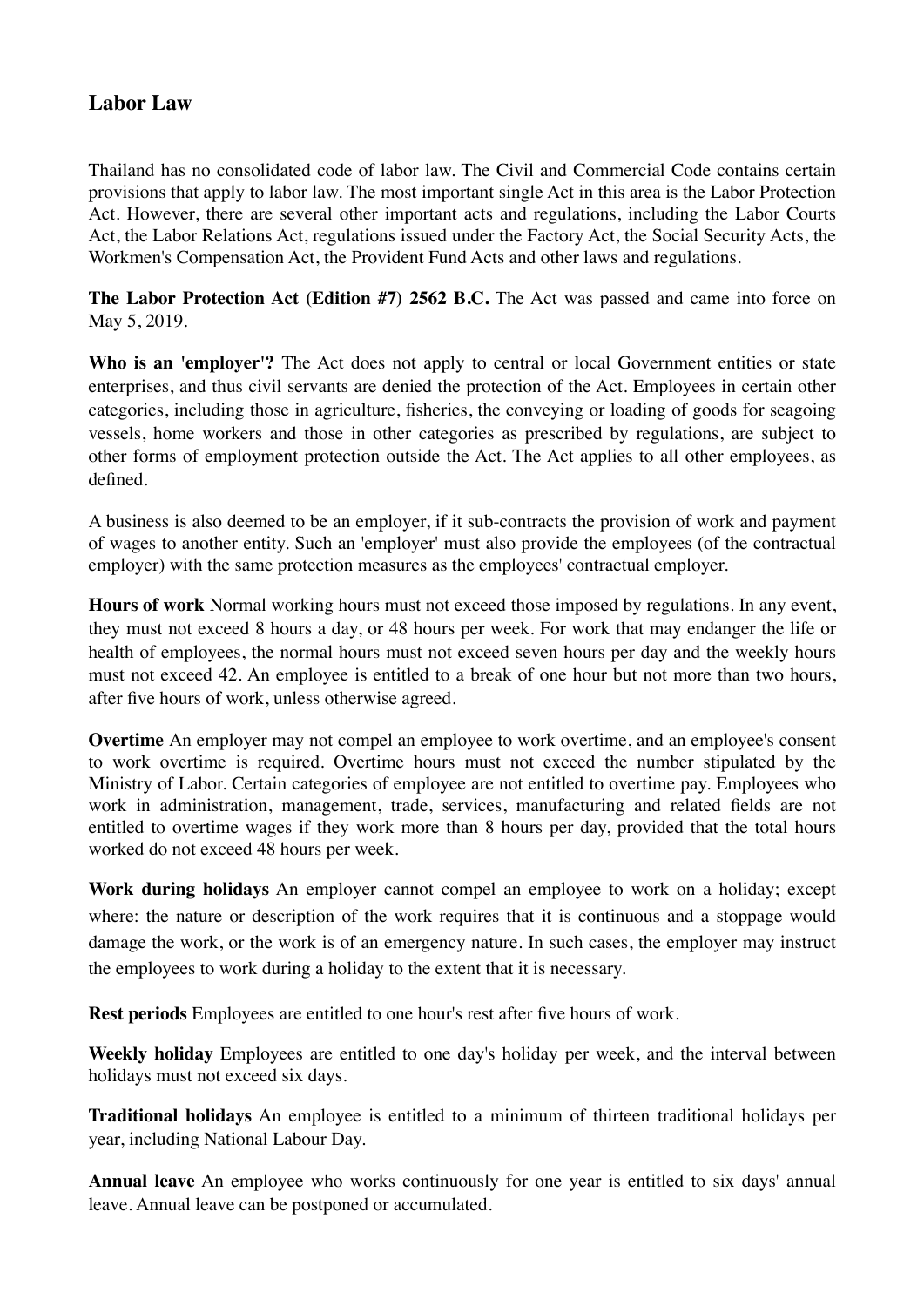**Sick leave** An employee is entitled to take sick leave for so Long as the illness lasts. A medical certificate can be required after three days abSence. The employer is obliged to pay wages during sick leave for up to 30 days sick leave per year. Where absence is due to work related sickness or injury or maternity leave, this does not count as absence through illness.

**Work stoppages** Where a work stoppage occurs affecting the whole or part of a business, an employer is bound to pay 75% of the wages that the employee would have earned, had the stoppage not occurred.

**Deductions from wages** An employer is not entitled to make any deductions from wages, overtime pay, holiday pay or overtime holiday pay, except on the following grounds;

- (1) for income tax and other deductions required by law
- (2) trade union dues

(3) payments of debts due to a savings cooperative or debts in the nature of welfare benefits beneficial to the employee, and with his consent

(4) as security for his work, or as security against loss whilst working, or monies required to make good any losses to the employer caused by the employee's internal acts or gross negligence, with the employee's consent

(5) agreed contributions to provident or pension funds.

The deductions made under each of  $(2)$   $(3)$   $(4)$  and  $(5)$  must not exceed 10%, and in aggregate must not exceed 20% of the wages due for that period, without the employee's consent.

**Sex discrimination. harassment. maternity rights. child labor** The Act imposes various special duties in relation to sex discrimination, harassment, maternity and child labor:

. An employer must treat male and female employees equally in employment, unless the nature or description of the work prevents equal treatment.

. No employee supervisor or inspector may sexually harass female or juvenile employees.

. Women are disqualified from working in mining, in construction work underground, or working on scaffolding higher than 10 meters above the ground, or in the production or transportation of explosive or inflammable materials.

. Women carrying out executive, technical, administrative, financial or accounting work are exempted from the restrictions on overtime work.

. Pregnant employees may not be compelled to work between 10 pm and 6 am, work overtime, work with machinery or vibrating machinery, drive a vehicle or be on a vehicle, carry objects weighing more than 15 kilos, work on boats, or engage in other work, as prescribed by regulations.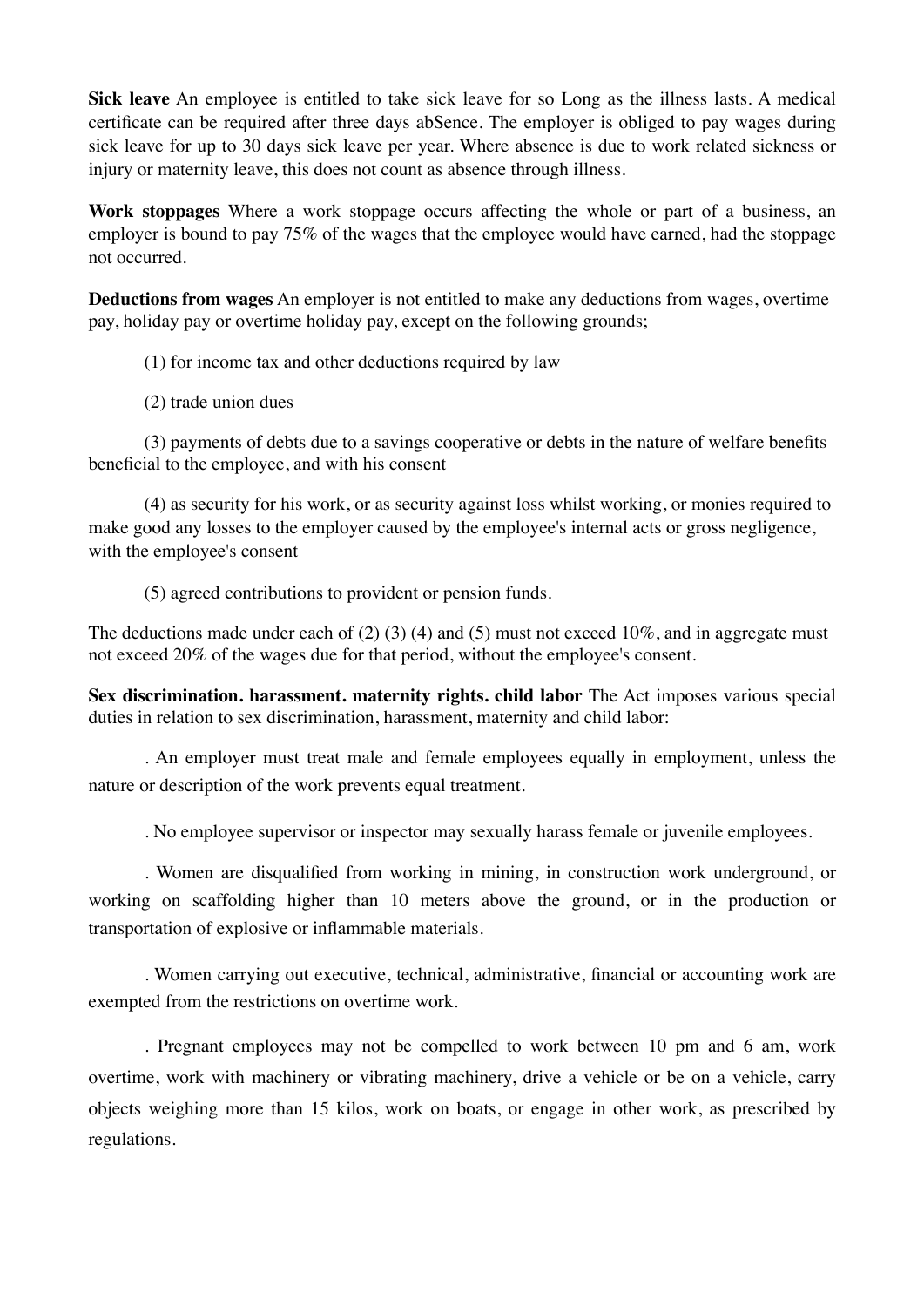. Pregnant employees are entitled to exceed 98 days maternity leave with full paid. They may also request a change of their duties on medical grounds. Pregnancy is not a legitimate reason for dismissal.

. A child under 15 years may not be employed under any circumstances. The employment of children aged l5 to 18 must be reported to the Labor Inspection Officer, and records must be kept of their conditions of employment. They must not work from 10 pm to 6 am without ministerial authority. They may not work in a list of specified hazardous employments.

**Reasons for dismissal** Where an employer dismisses an employee for a permitted statutory reason, that is a reason that exempts the employer from paying a severance payment, then the reasons for such dismissal must be stated in the dismissal notice. If the reasons are not so stated, then the employer will be estopped from raising them as a defences in any proceedings subsequently brought by the employee.

**Notice period** No notice need be given where a fixed term contract terminates on its expiry. For a periodical contract, notice must be given on or before the wages payment date, to expire upon the next payment date. Payment may be given in lieu of notice. No notice need be given where dismissal is for permitted cause.

**Dismissal for cause** The Act sets out the grounds on which an employer may dismiss an employee without notice and without having to make a severance payment:

. Dishonesty in the course of performing duties or intentionally committing criminal offences against the employer

. Intentionally causing the employer to suffer loss

. Acting negligently causing the employer to suffer loss

. Violating the work rules and regulations or violating the fair and lawful rules of the employer, having been warned by the employer in writing save for serious violations, where a warning is not necessary. A written warning is valid for a period of no more than one year from the date the misconduct is committed.

. Being absent from duties for three consecutive days without reasonable justification and with or without holidays in between.

. Being sentenced to imprisonment by a final court judgment except for offences of negligence or petty offences.

**Liability for severance pay** Where an employee is dismissed without permitted statutory cause as above, then the employee is entitled to severance pay at specified rates, as follows:

| Period of Employment                    | <b>Severance Pay Due</b> |
|-----------------------------------------|--------------------------|
| Exceeding 120 days but less than 1 year | 30 days' pay             |
| Exceeding 1 year but less than 3 years  | 90 days' pay             |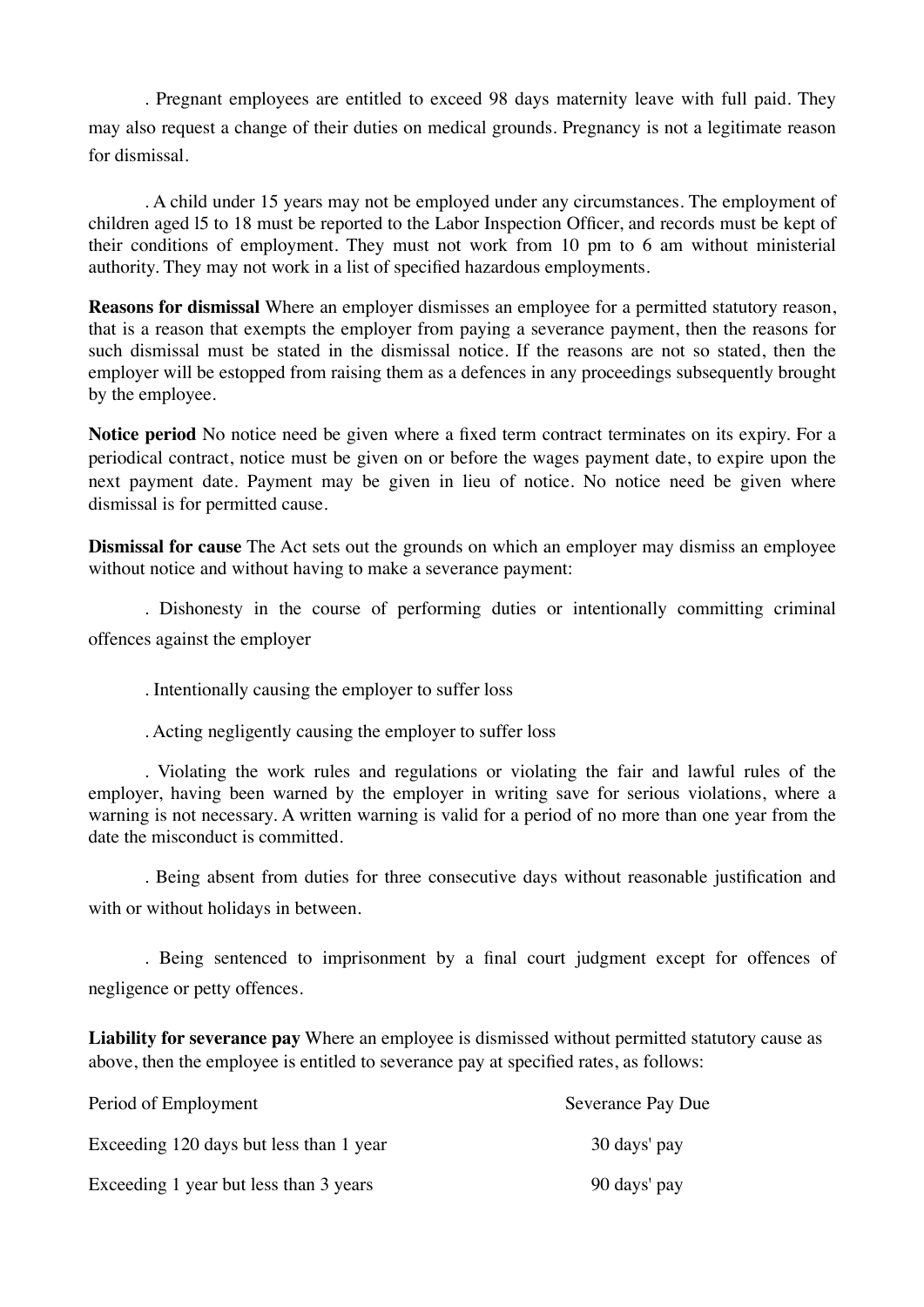| Exceeding 3 years but less than 6 years    | 180 days' pay |
|--------------------------------------------|---------------|
| Exceeding 6 years but less than 10 years   | 240 days' pay |
| 10 years employment but less than 20 years | 300 days' pay |
| 20 years employment or more                | 400 days' pay |

**No liability for severance pay** No severance pay is due:

. Where the employment is for a fixed duration and employment expires at the end of the contract period. The employment must be for a particular project that is not in the normal course of business of the employer.

. Where the work is periodic in nature and with a fixed term or ending on its completion or seasonal work and the employment is performed during that season.

. In both the above cases, the employment was for a fixed period of not more than two years, and agreed to in writing by both parties when the contract was made.

**Unfair dismissal** Under the Labor Courts Act, if in the opinion of the Labor Court the dismissal was unfair, it has power to order the reinstatement of the employee, at the same wage rate that previously applied. If the court decides that the parties cannot work together, then the court will assess the employee's losses taking into account his age, length of service, hardship at the time of dismissal, the reasons for the dismissal and the compensation that the employee is entitled to receive.

In trying a case of dismissal or-other labor case, the Labor Court must take into account the conditions of work, the cost of living, the hardship of the employee, wages rates or the rights or benefits of employees working in the same type of business, the status of the business and general economic and social conditions, in order to be fair to both parties.

Appeals from the judgments of the Labor Court are made direct to the Supreme Court.

**Dismissal due to restructuring or modernisation** If dismissal occurs due to restructuring of the business or change in the machinery or technology, then 60 days advance notice of dismissal must be given to the employees and to the Labor Inspection Office. If not, then 60 days special compensation is payable to an employee. In addition, dismissed employees with over six years service are entitled to special compensation of 15 days pay for each year of service, subject to a maximum payment of 360 days pay.

**Date for payment** Any wages, overtime pay, holiday pay and overtime holiday pay due, must be paid to the employee within three days of dismissal.

**Payment for unused annual leave** Where the employer and employee have agreed to accumulate and postpone annual leave that has accrued in one year to any subsequent years, then the employer must pay money for the accumulated leave to laid off employees, and also pay an amount in respect of pro-rated annual leave for the unused leave not taken at the date of termination.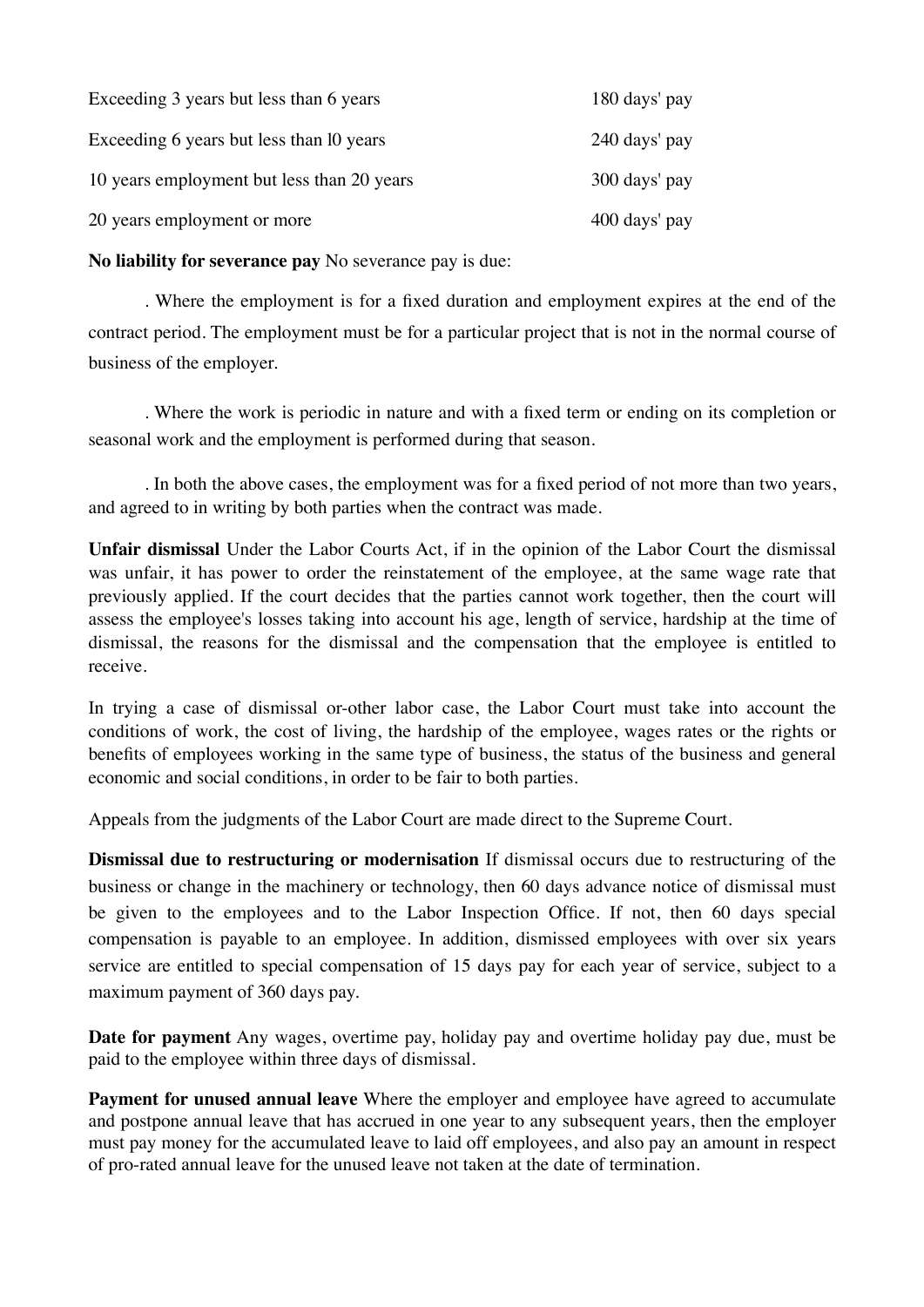**Welfare provisions** The Act also contains a number of provisions relating to the welfare of employees:

**Welfare committee** All employers with a workforce exceeding 50 employees must establish aWelfare Committee. The Welfare Committee must be composed of at least five elected members, and the employer must meet the Committee at least once every three months, or whenever at least 50Vo of the Committee or a trade union requests a meeting. The duties of the Committee will be to discuss the provisions or management of the employees' welfare with the employer, and to make proposals on welfare to the Committee on Labor Welfare (a Government organisation).

**Work rules** A1l employers with ten or more employees must prepare, display at the workplace, and file at the Ministry of Labor, its Work Rules. These Rules must set out the terms and conditions of employment, including any complaints procedure, and other matters.

**Employees' register** All employers with more than ten employees must maintain an Employees' Register, containing prescribed information including the employees' names, position held, wages paid, and other information, and such Register must be retained for two years after the termination of employment of any employee.

**Provident fund** Any business which employs at least ten employees and which does not yet have a registered provident fund or pension or retirement fund, must now join the compulsory provident fund which will be set up by the Ministry of Labor. This fund will provide benefits to employees on their retirement at the end of employment, upon death during employment, or in other cases to be set out in regulations. Employers and employees will be obliged to make equal contributions to the Fund, in accordance with a scale of contributions to be fixed by the Ministry (not exceeding 57o of wages). An employee (or his estate upon death) will be entitled to receive the total of the employer's contributions, the employee's contributions, and the benefits accrued from those contributions.

**Priority of debts in insolvency or otherwise** Under the general law, a preferential creditor has rights against the property of his debtor in priority to ordinary or deferred creditors. Under the Act, an employee or the Department of Labor is granted the status of a preferential creditor over all the property of the employer, if the debt owed arises from failure to pay wages, overtime pay, holiday pay, overtime holiday pay, severance pay, special compensation, employees' contributions, employers' contributions or surcharge. An employee's status as a creditor will be the same as that of the Revenue Department or relevant Government department for unpaid taxes.

**Transfer of employment** Where employees are transferred, whether on the sale or transfer of a business or otherwise, the new employer is obliged to accept all the rights and obligations of the former employer, in relation to the transferred .employees. The employees' existing rights against the former employer will survive.

**Change of location of employer** Where there is a change of location of the workplace, which affects the normal life of an employee or his family, then the employer must give 30 days' advance notice of such change of location to its employees, or pay special compensation in lieu of such notice. An employee who does not wish to work at the new location may terminate his contract of employment, and claim special compensation at a rate which is not less than 507o of the statutory severance payment due.